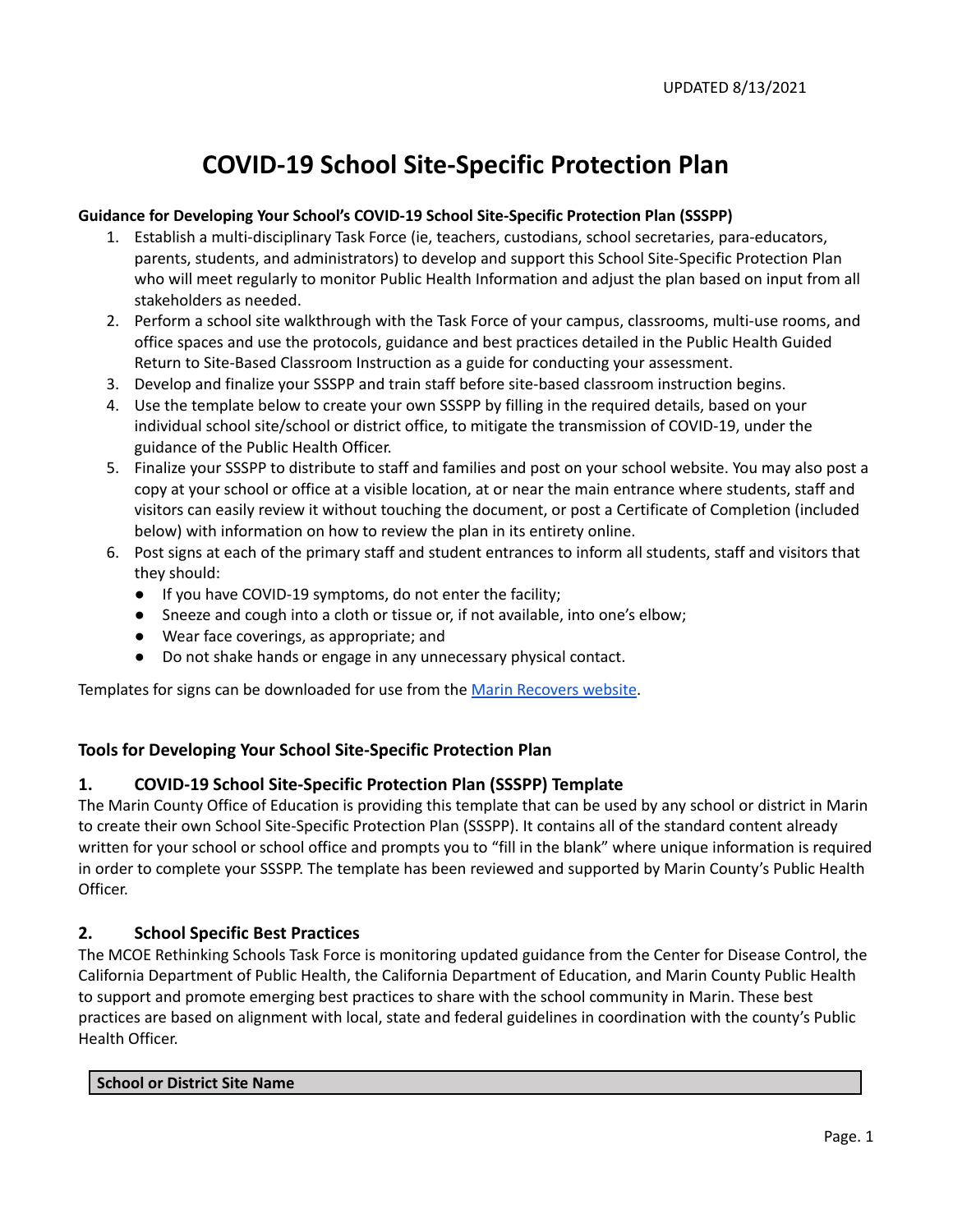#### UPDATED 8/13/2021

| Good Shepherd Lutheran School                                                                                            |                                                            |
|--------------------------------------------------------------------------------------------------------------------------|------------------------------------------------------------|
| <b>School Type (select one)</b>                                                                                          |                                                            |
|                                                                                                                          |                                                            |
| Traditional/Alternative Public School                                                                                    | <b>Charter School</b><br>Private, Independent or Parochial |
| School Task Force Members and Positions (ie teachers, custodians, secretaries, paras, parents, students, administration) |                                                            |
| Kristin Lorenz. Lower School Director                                                                                    |                                                            |
| Laura Fitzpatrick, Upper School Director                                                                                 |                                                            |
| Lisa Herrmann, Office Manager                                                                                            |                                                            |
| Kim Dimaio, Preschool Teacher<br>Carol Wise, 1st Grade Teacher                                                           |                                                            |
| Lisa Vaccaro, 2nd Grade Teacher, parent                                                                                  |                                                            |
| Beth Ardzrooni, Middle School Teacher                                                                                    |                                                            |
|                                                                                                                          |                                                            |
|                                                                                                                          |                                                            |
| Public Health Liaisons and Contact Information (Primary and Secondary: Name, Email and Phone)                            |                                                            |
| Elanor Thompson, elanor.thompson@gslsnovato.org, 415-897-2510 ext. 108                                                   |                                                            |
| Annie Fox, andrea.fox@gslsnovato.org, 415-897-8099 ext. 106                                                              |                                                            |
|                                                                                                                          |                                                            |
|                                                                                                                          |                                                            |
| This COVID-19 School Site-Specific Protection Plan (SSSPP) was most recently updated on:                                 |                                                            |
| August 13, 2021                                                                                                          |                                                            |
|                                                                                                                          |                                                            |
| <b>Principal or Administrator</b>                                                                                        |                                                            |
| Name:                                                                                                                    | Title:                                                     |
| Laura Fitzpatrick                                                                                                        | <b>Upper School Director</b>                               |
| <b>Kristin Lorenz</b>                                                                                                    | <b>Lower School Director</b>                               |
|                                                                                                                          |                                                            |
| Email:                                                                                                                   | <b>Phone Number: 415-897-2510</b>                          |
| laura.fitzpatrick@gslsnovato.org                                                                                         |                                                            |
| Kristin.lorenz@gslsnovato.org                                                                                            |                                                            |

I, Laura Fitzpatrick & Kristin Lorenz , certify that all staff and parents have been provided a copy of this SSSPP, which is posted on our school/district website, and that staff have received training as described in this SSSPP.

Signature: Date: Date: Date: Date: Date: Date: Date: Date: Date: Date: Date: Date: Date: Date: Date: Date: Date: Date: Date: Date: Date: Date: Date: Date: Date: Date: Date: Date: Date: Date: Date: Date: Date: Date: Date: D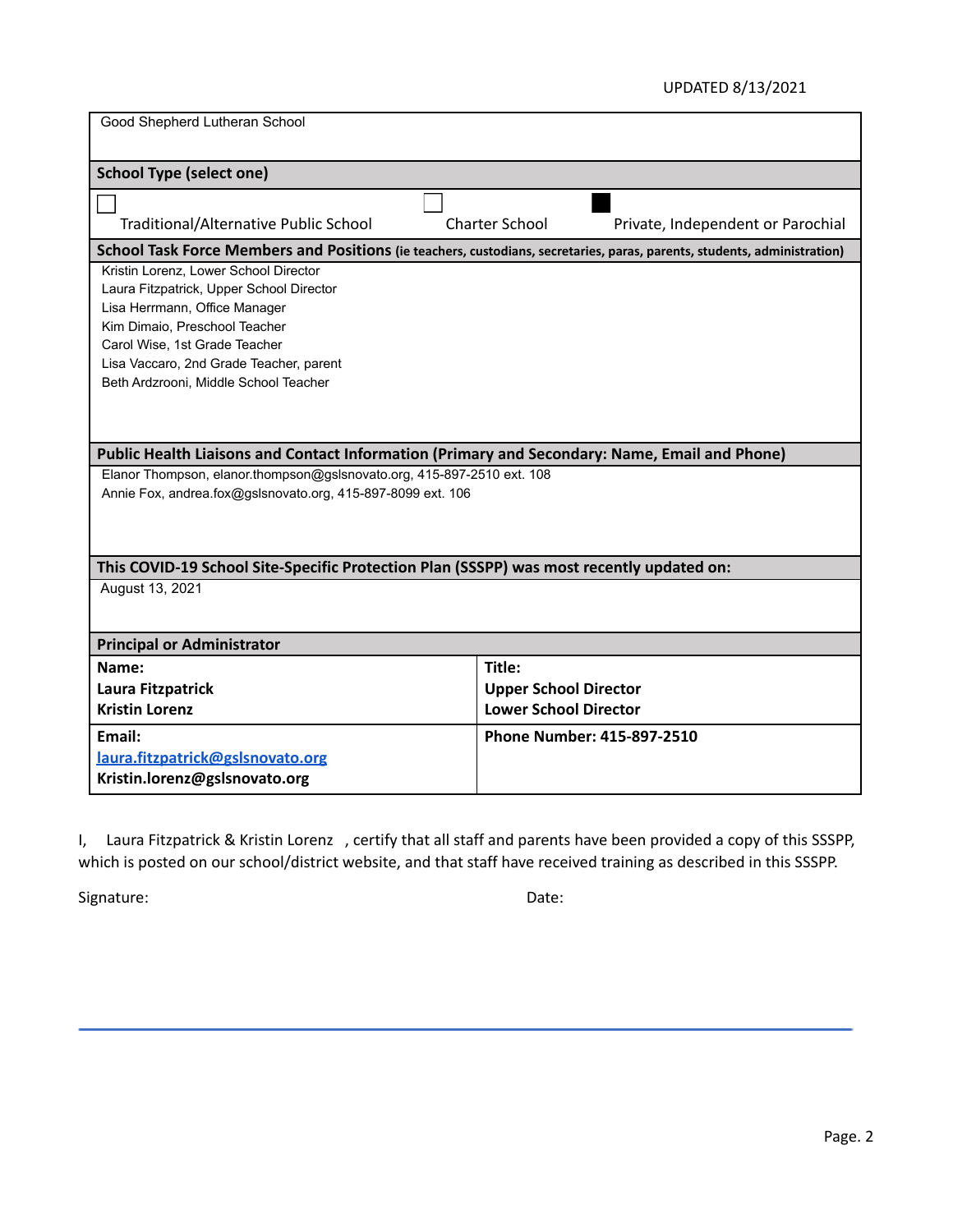#### **Specific Control Measures and Screenings**

Please provide as much detail as possible for how you intend to implement each quideline. If you need additional space, please *provide an attachment.*

- 1. 44.All activities are consistent with and will adjust to changing applicable state and local Public Health Orders. A multi-disciplinary Task Force has been established to develop and support this School Site-Specific Protection Plan, who meet regularly to monitor and adjust the plan based on input from all stakeholders.
- 2. Health and safety practices and protocols are in place, including hand washing, appropriate face coverings, and access to essential protective equipment, and up to date student and staff attendance

We have added freestanding handwashing stations, touchless hand sanitizer dispensers, signage to remind how to wear face coverings and hand washing techniques. There are also air purifiers in each room with high quality filters, added fans, cleaning kits including masks, gloves, disinfectant spray and paper towels.

tracking.

3. Training is provided to all staff, students and families reinforcing the importance of health and safety practices and protocols.

Training is provided to all employees during staff development days at the start of the school year, prior to reopening and as needed throughout the year. Trainings included how to properly use PPE equipment; when and how to report a Covid situation; and your obligation to protect yourself and others. Information was also sent to families and reinforced before school opening. Reminders are shared at Back to School Night and the welcome coffee.

<sup>3.</sup> A primary and secondary point of contact are established, identified, and trained at each school site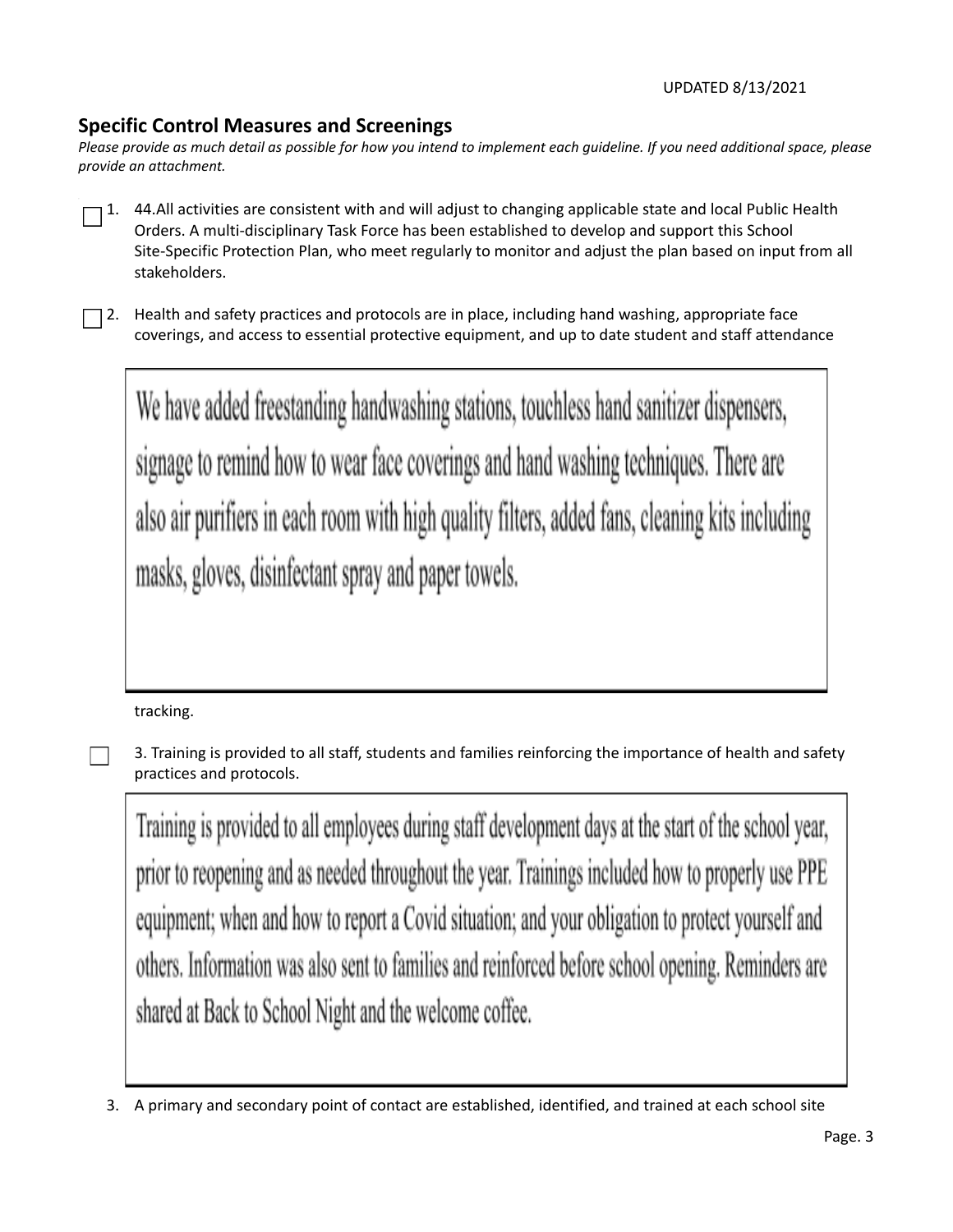to direct questions or concerns around practices, protocols, or potential exposure. These points of contact will also serve as a liaison to Public Health and contact information is identified in the School Site-Specific Protection Plan. (Points of Contact listed above).

Primary point of contacts are Elanor Thompson, Office Assistant and Health Liaison at Main Campus and Annie Fox, Office Assistant and Health Liaison at Middle School Campus. Secondary point of contacts are Lisa Herrmann, Office Manager; Kristin Lorenz, Lower School Director, Laura Fitzpatrick, Upper School DIrector.

 $\Box$  4. Plans are implemented for intensified cleaning and disinfecting, including training for staff and access to cleaning supplies and essential protective equipment, and regular disinfecting of frequently touched surfaces.

There are cleaning supplies, such as disinfecting wipes, disinfectant sprays, and face coverings and gloves. Or janitorial staff has been trained on COVID cleaning protocols by Township Building Services. The staff uses CRI approved HEPA filters in the vacuums and electrostatic disinfection. Teachers clean desktops at the end of the day. Janitorial services clean and disinfect all other surfaces and floors nightly.

 $\Box$ 

5. Health screening for students and staff are conducted as advised and updated by Public Health. On July 12, 2021 the Centers for Disease Control and Prevention provided updated guidance on screening K-12 students emphasizing that parents and caregivers must monitor their children for signs of infectious illness every day at home, and universal symptom screening for K-12 students is not required. **(MCOE Staff Health [Screening\)](https://docs.google.com/document/d/1TCBqtXevKSoikKID0SmGq4uzYhIT7UNDlu9pm1Hnzn0/edit?usp=sharing)**

Staff were strongly encouraged to get the vaccine since it was first available. They are instructed to self-monitor for symptoms and stay home if necessary. Families are told to keep children home with any Covid symptoms, especially fever, cough or shortness of breath. They may be return after symptoms resolve, with either a negative Covid test or a doctor's note.

6. Staff and students who are sick are expected to stay home and an isolation area is identified for students who begin to exhibit symptoms during the school day, until they can be picked up.

We have a designated enclosed room for isolation purposes should a student exhibit symptoms during the day. We have asked for an emergency contact who is able to pick up the student within a half hour upon receiving the call from the office. The room is located in a low traffic area, away from classrooms and with easy access to the office.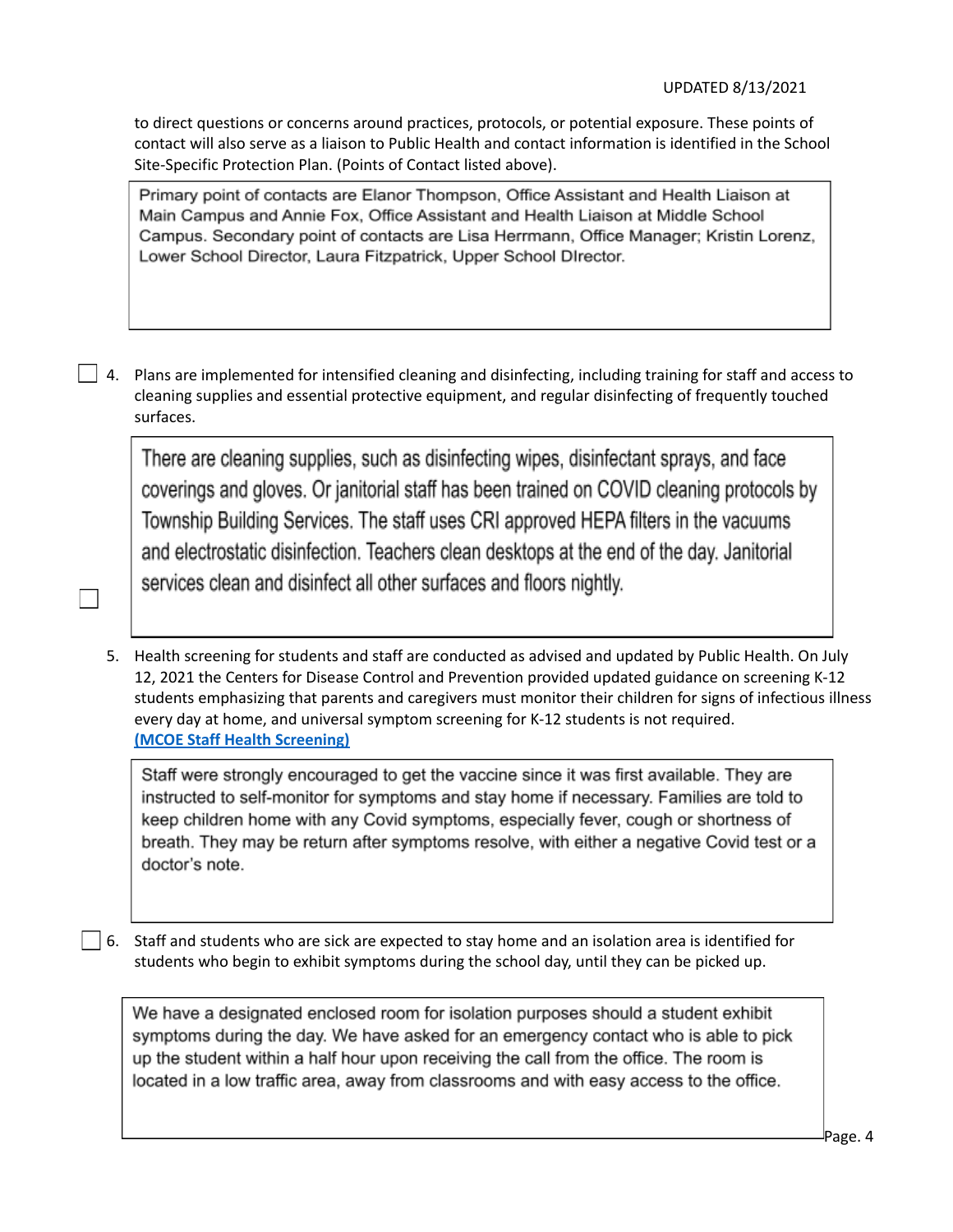7. Schools and districts will cooperate with Public Health to support testing strategies to mitigate transmission of COVID-19, including testing for staff at the beginning of the school year. This may include testing of students with appropriate parental permissions obtained in advance. (Identify testing vendors, if applicable)

We recommended that all staff get tested before interacting with students or returning to work. All staff are strongly encouraged to be vaccinated. Any unvaccinated staff are required to test weekly by Thursdays. The results are sent to our office manager, Lisa Herrmann. She will send out reminders when necessary. We will be providing rapid antigen tests on campus via a program with CA State Dept. of Public Health. This is expected to be available to staff and students within the first month of school.

- 8. Protocols, actions and template communications are in place for the following COVID-19 related scenarios (link: Marin County Public Health Protocols & [Communication](https://drive.google.com/file/d/1nG1aGYEhvIgaLpR2iBaL_o0hdptTeHWu/view?usp=sharing) Templates for each scenario):
	- a. A student or staff member either exhibits COVID-19 symptoms or has a temperature of 100.4 or above.
	- b. A family member or someone in close contact with a student or staff member tests positive for COVID-19.
	- c. A student or staff member tests positive for COVID-19.
	- d. A student or staff member tests negative for COVID-19 after symptoms or confirmed close contact.

Communication has included information on the scenarios listed above. We included a Health and Safety notification in our August packet that went out to all families and staff. We included a reminder of our sick policy as well. Our health liaisons have tracked the different health department guidelines based on the latest guidelines.

 $\Box$  9. Where practicable, physical distancing of six feet is maintained between adults and students; four feet distance is permissible between students within a classroom or instructional area where requirements herein are in practice.

Not Applicable in 2021-22 school year

10. For elementary schools, stable classroom cohorts (up to standard class size at each respective grade level) are maintained throughout each school day, and through each quarter or semester, with an assigned primary cohort teacher, and systems are in place to prevent the mixing of classroom cohorts.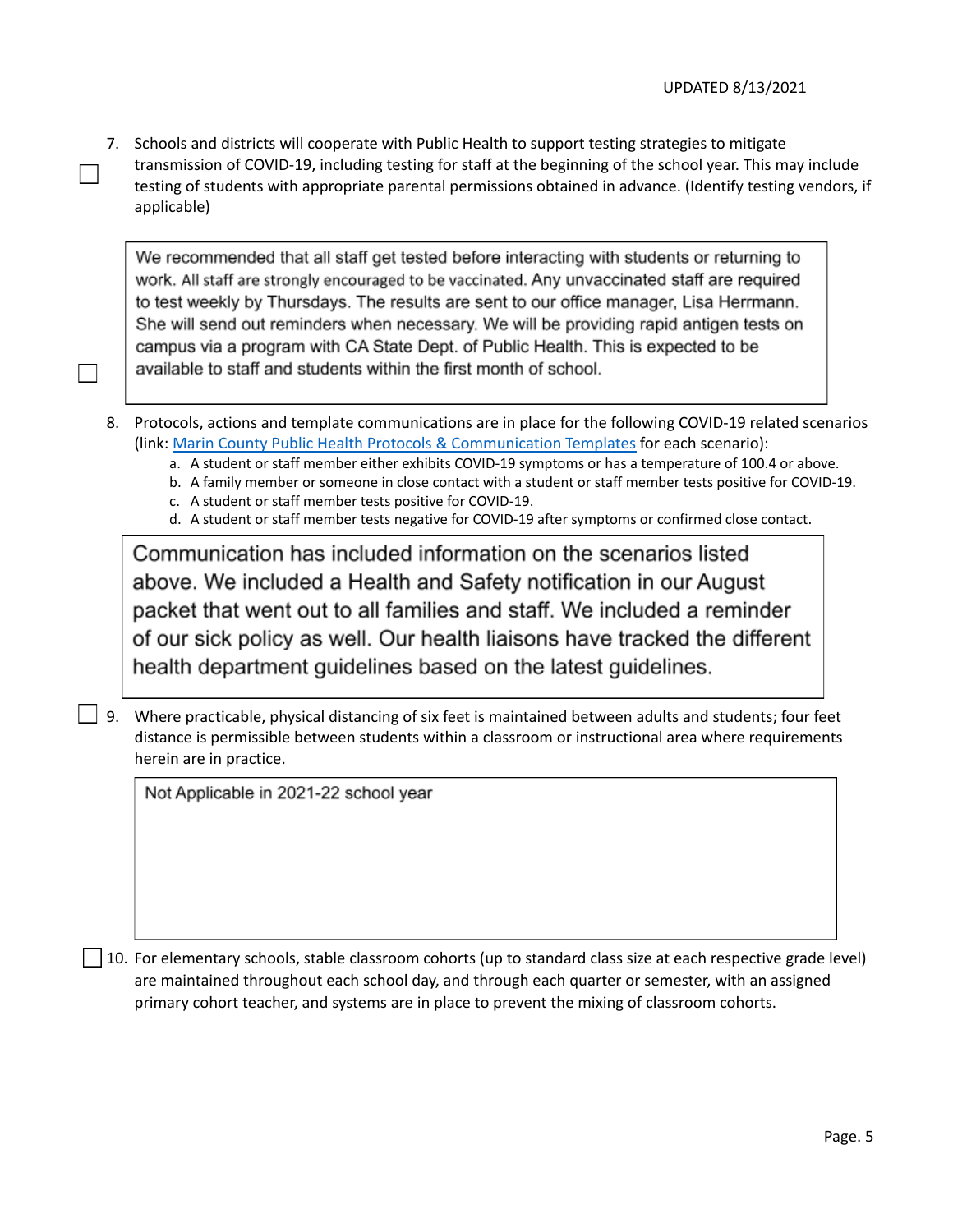Not Applicable in 2021-22 School year

All classrooms in the elementary are in a stable cohort with a teacher and an aide. These cohorts will not change as we have 1 class per grade.

11. For middle and high schools, larger cohorts made up of students from more than one classroom may be arranged as long as accurate attendance data for students and adults is maintained on a daily basis while avoiding schoolwide mixing of students and staff.

Not Applicable for 2021-22 school year

12. Where practicable, desks are arranged facing forward to minimize face to face proximity between students.

Not Applicable for 2021-22 School Year

 $\Box$  13. School staff are permitted to visit and instruct more than one classroom cohort, following physical distancing and face covering protocols, and must document/record visits to classrooms that are not identified as their primary classroom cohort.

Not Applicable for 2021-22 School year

Enrichment teachers will still sanitize hands between classes to minimize spread.

14. Routes for entry and exit to the campus will be designated for each classroom cohort, using as many entrances/exits as feasible.

Not Applicable for 2021-22 school year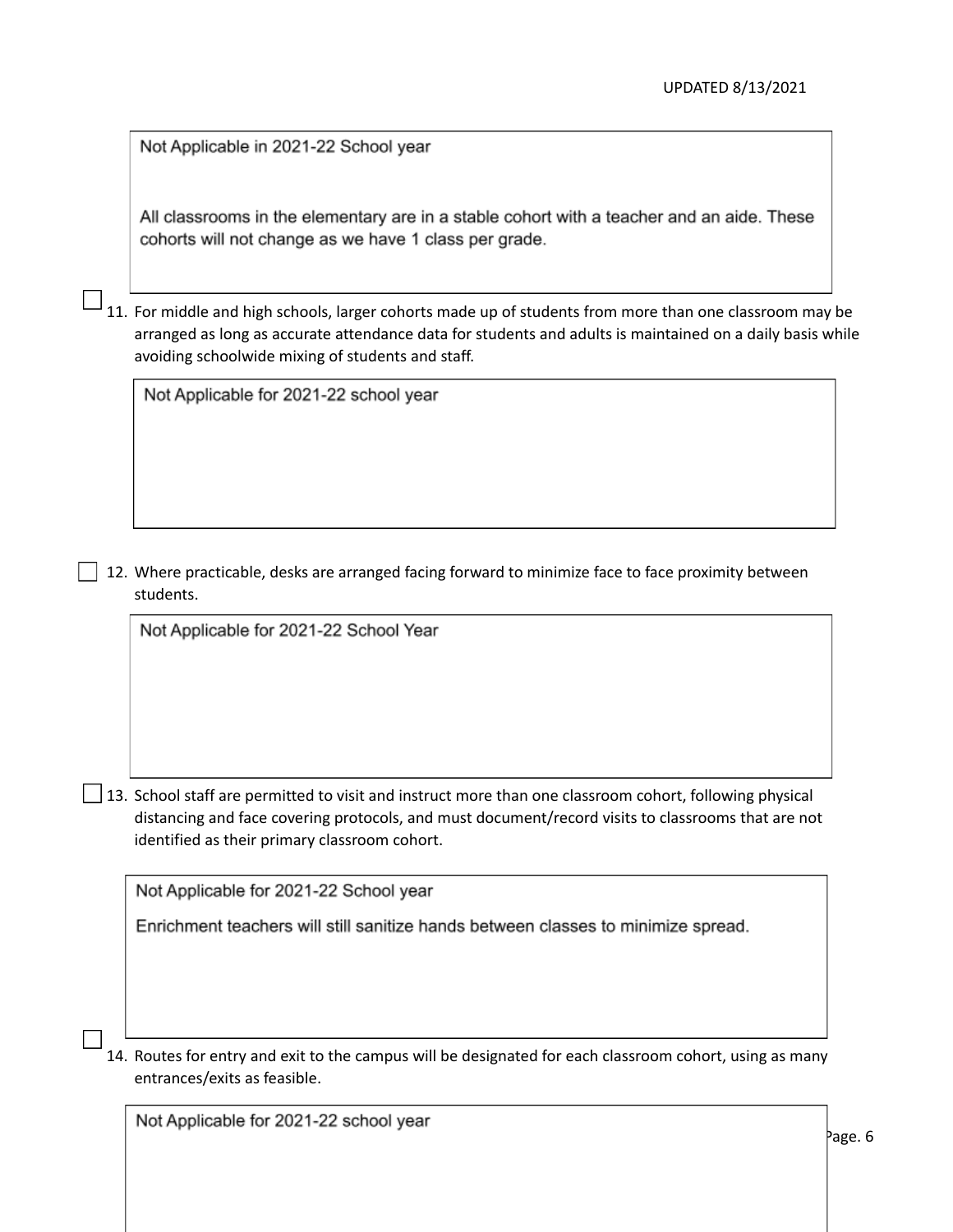15. Schedules for arrivals, recess and lunch will be strategically coordinated to prevent mixing of classroom cohorts.

Not Applicable for 2021-22 school year

 $\Box$  16. Congregate movement through hallways will be minimized as much as practicable.

Not applicable for 2021-22 school year

 $\Box$  17. Large gatherings (i.e., school assemblies) are currently prohibited.

Not applicable for 2021-22 school year

18. The use of outdoor space for instructional purposes is maximized, shared, and coordinated to ensure students remain in their cohort. Efforts should also be made to maximize fresh air flow in classrooms through existing ventilation systems and opening of windows and doors as much as possible.

Several teachers use outside patios to meet in small groups with students. Other teachers plan to bring lessons to the picnic tables on the playground. Camping chairs are available for students to sit on the turf for lessons. We installed screens on outside doors to allow for air flow. We also purchased air purifiers and fans for classrooms.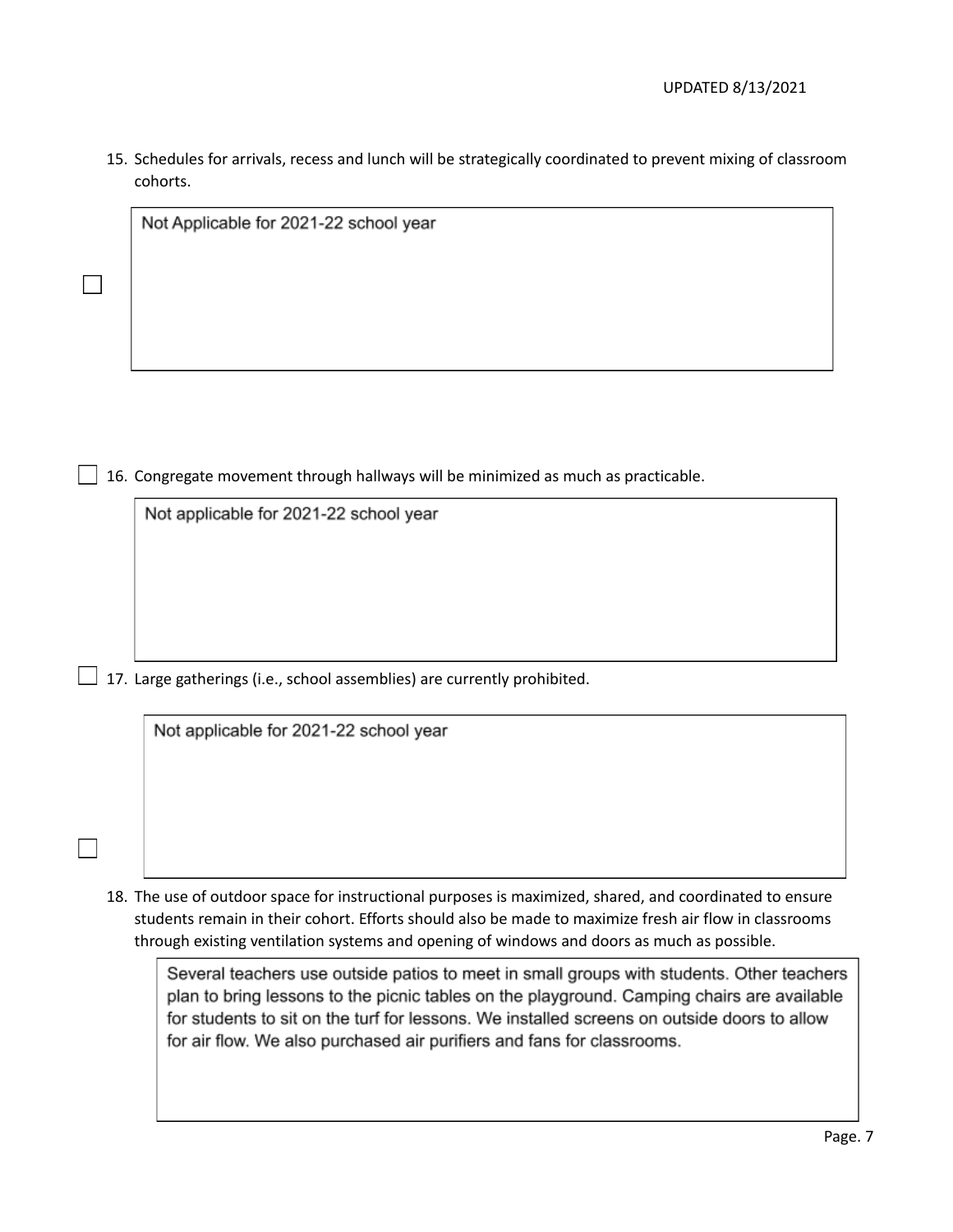19. Use of shared playground equipment will be limited in favor of physical activities that require less contact with surfaces, and shared equipment will be cleaned between uses.

Not applicable for 2021-22 school year

20. Use of non-classroom space for instruction such as gymnasiums and multi-use rooms should be considered to support physical distancing with cleaning between uses.

Not applicable for 2021-22 school year

21. Meals will be served classrooms or outside or in classrooms instead of cafeterias or dining rooms with individually plated or bagged meals as much as practicable.

Meals will be eaten outside when possible or in the classroom. We have a pizza vendor for once a week and a hot lunch vendor (Choice Lunch). Each of the meals are individually wrapped and prepared in a licensed facility except for the pizza. It is severed by vaccinated adults using gloves and mask. The designated staff member will also be delivering the lunches to the classrooms. Any snacks sent in are individually wrapped, prepared in commercial kitchens.

22. Routines and schedules will be developed to enable students and staff to regularly wash their hands at staggered intervals.

Not applicable this school year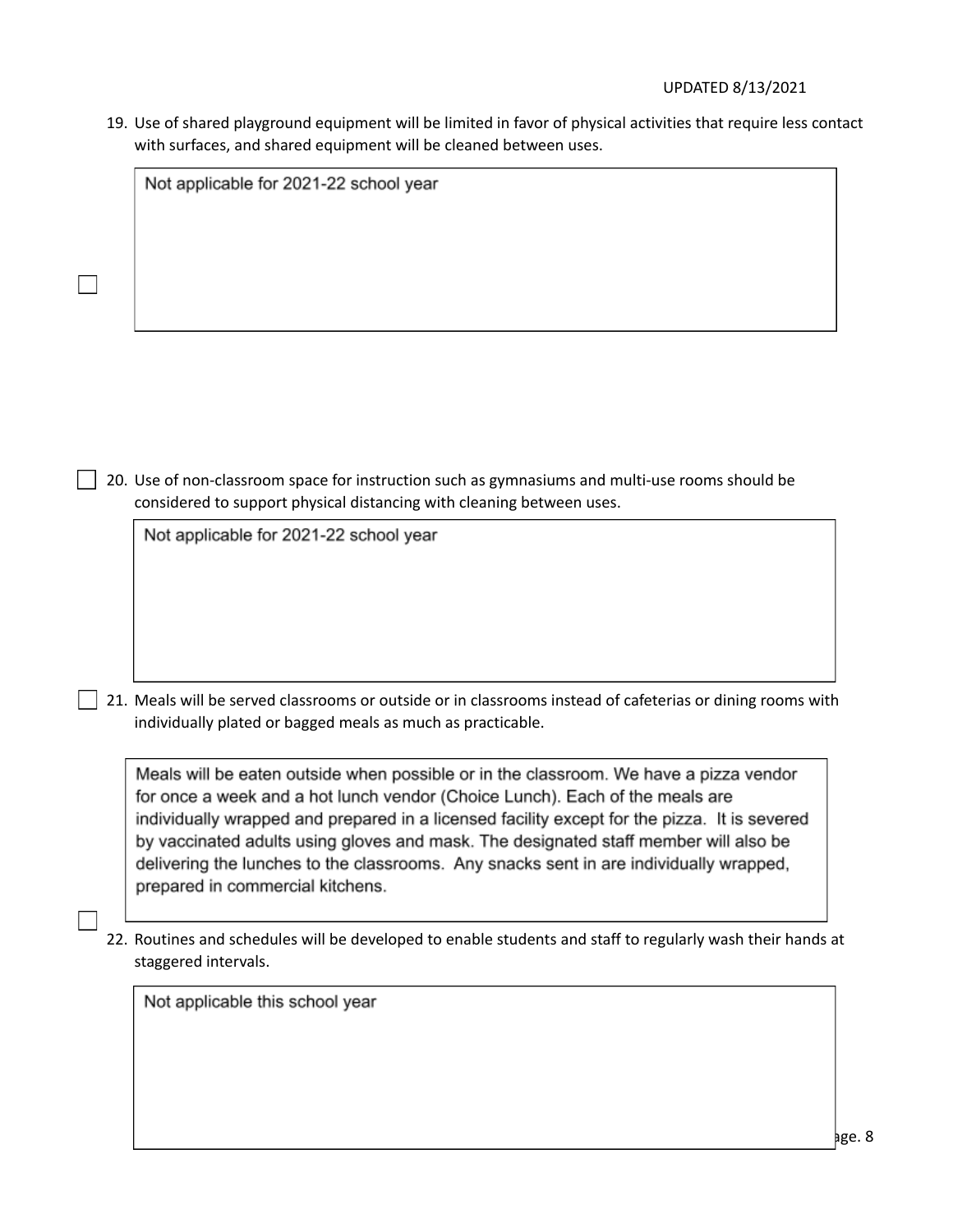23. All staff as well as all students in grades K - 12 are required to wear face coverings while in the classroom and on campus unless there is a medical or behavioral contraindication. Students from grades TK - 2 are strongly encouraged to wear face coverings and should be supported and taught how to wear them properly.

Students from preschool through 8th grade are wearing face coverings (including our 2 year old class) while indoors. Our K-8 students wear face coverings indoors and outside. Our preschoolers wear them inside and are encouraged to keep them on outside. There are signs posted throughout the school to remind students. We have disposable face coverings in every classroom in case a child forgets.

24. Training will be provided for staff and students on proper use of face coverings which will include instruction to minimize touching of face coverings.

Staff have also used fun videos of proper face covering methods to share with students. We held trainings at the start of the year to review and provided face shields as an additional layer of protection. We have stuffed animals wearing face coverings in the preK rooms.

25. Sharing of supplies, manipulatives, toys, sports equipment, and other learning and recreational materials will be limited and each student will have separate individually labeled boxes or cubbies.

Not applicable for 2021-22 school year

 $\Box$  26. Sharing of electronic devices, clothing, books and other games or learning aids will be avoided as much as practicable.

Not applicable for 2021-22 school year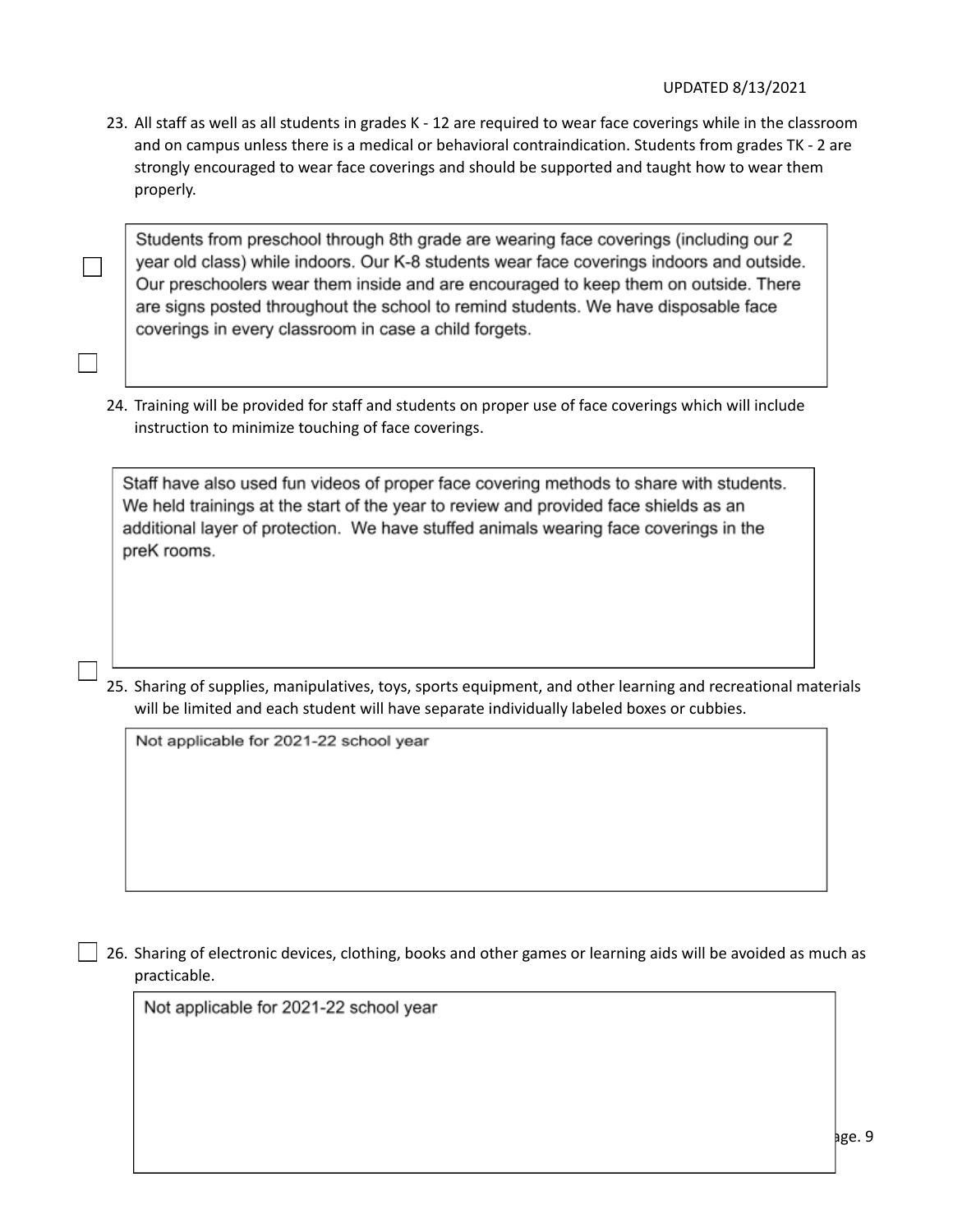$\Box$  27. Use of privacy boards or clear screens will be considered as much as practicable.

Not applicable 28. Non-essential visitors, including parent volunteers will be limited and essential workers will be required to adhere to all health and safety guidelines. We are limiting non-essential visitors. We have directed parents to only enter the school building for scheduled volunteer hours.- they drop the children off in the loop and teachers bring them to class. Preschool parents walk the children to the door only but do not enter. (They must sign them in daily as per licensing.) We are requiring ALL volunteers and visitors to show proof of vaccination before being in the classrooms. 29. A School [Site-Specific](https://drive.google.com/file/d/11dT9HnY568M1fgCAXerOL1bzmvrC9YSs/view) Protection Plan outlining the above measures is completed, posted and shared with all stakeholders and updated as state and local Public Health guidance dictates. This document will be shared with staff and board members via email. We will send it to parents and post it on our website. We will also post it outside of our office.

30. All eligible students and staff should get vaccinated as soon as possible and are required to verify their vaccination status. Staff that are not fully vaccinated are required to be tested weekly. Staff and student vaccination rate data (the percentage of staff and students who are fully vaccinated) should be published and posted on the school website no later than Oct. 1, 2021 and will be updated on a monthly basis. Vaccination status of individual students and staff will not be made public.

● Current staff vaccination rate is 99% fully vaccinated. We are gathering data on the eligible student vaccination rate, which only applies to approximately half of our middle school students. We will post this on our website within September.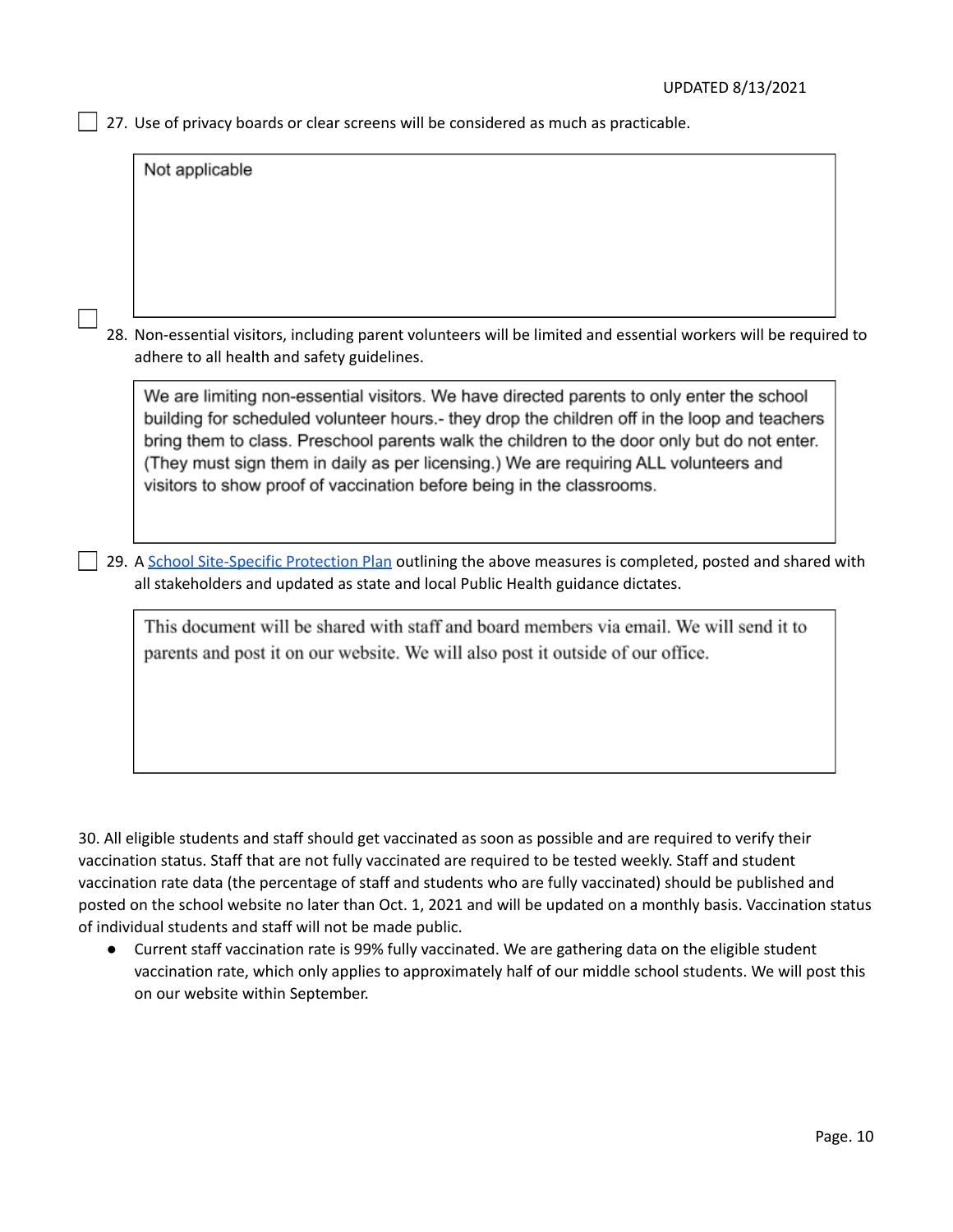UPDATED 8/13/2021



## **School Site-Specific Protection Plan**

# **Certificate of Completion**



Good Shepherd Lutheran School

**has completed the School Site-Specific Protection Plan with current information related to COVID-19 Protocols and Procedures. The full SSSPP is available for viewing or download here:**